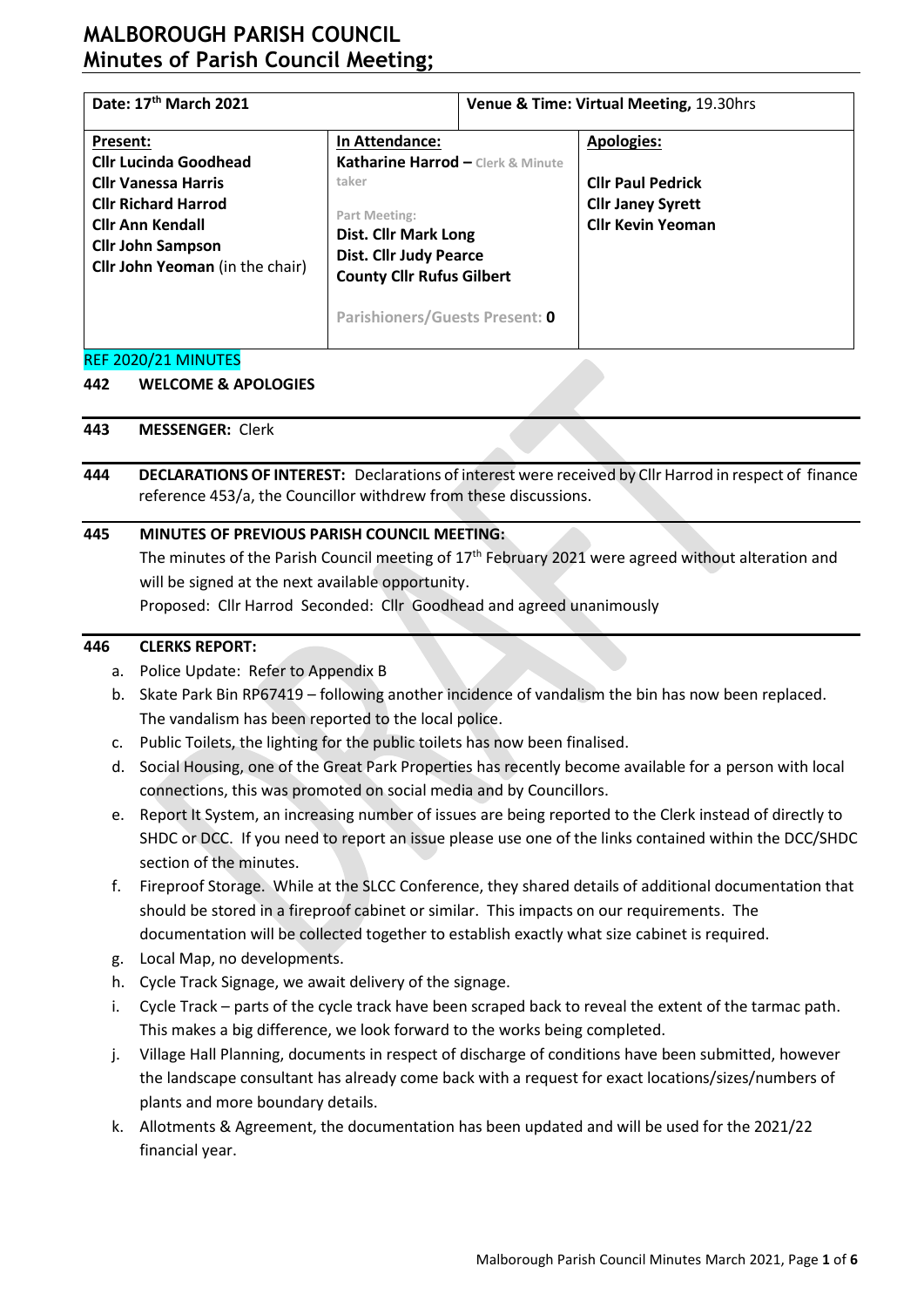# **MALBOROUGH PARISH COUNCIL Minutes of Parish Council Meeting;**

- l. Malborough Park Tree, an email has been sent to SHDC supporting requests for the tree to be felled and replaced. This has now been approved by SHDC, the tree will be felled and replaced in the autumn by more suitable trees.
- m. Devon Hedgerow created along the side of the cycle track. We have received confirmation that this is all in hand with the relevant licenses etc. There is currently no further action that can be taken.
- n. The new speed sign has now been received. Cllr Sampson will arrange installation shortly.

| 447                                                                                                                                                                                                                                       | PARISHIONERS OPEN FORUM (allocated time not longer than 15 minutes, a member of the public<br>shall not speak for more than 2 minutes as per Standing Orders): No parishioners present. |  |  |  |  |  |  |
|-------------------------------------------------------------------------------------------------------------------------------------------------------------------------------------------------------------------------------------------|-----------------------------------------------------------------------------------------------------------------------------------------------------------------------------------------|--|--|--|--|--|--|
| 448                                                                                                                                                                                                                                       | <b>POLICE BUSINESS &amp; CONTACTS</b>                                                                                                                                                   |  |  |  |  |  |  |
|                                                                                                                                                                                                                                           | We would like to remind residents that there are many ways to contact their local police.                                                                                               |  |  |  |  |  |  |
| $\bullet$                                                                                                                                                                                                                                 | <b>EMERGENCY CALLS 999.</b>                                                                                                                                                             |  |  |  |  |  |  |
| $\bullet$                                                                                                                                                                                                                                 | NON-EMERGENCY TELEHONE 101                                                                                                                                                              |  |  |  |  |  |  |
| $\bullet$                                                                                                                                                                                                                                 | SIGN UP TO DEVON & CORNWALL ALERT HERE: https://alerts.dc.police.uk/Join                                                                                                                |  |  |  |  |  |  |
| $\bullet$                                                                                                                                                                                                                                 | INFORMATION SITE HERE: https://www.devon-cornwall.police.uk/askned                                                                                                                      |  |  |  |  |  |  |
| $\bullet$                                                                                                                                                                                                                                 | RESEARCH LOCAL CRIME FIGURES HERE: www.police.uk                                                                                                                                        |  |  |  |  |  |  |
| 449                                                                                                                                                                                                                                       | <b>COUNTY COUNCILLORS REPORT:</b>                                                                                                                                                       |  |  |  |  |  |  |
| a.                                                                                                                                                                                                                                        | Climate change: DCC is a founding and principal partner of the Devon Climate Emergency (DCE)                                                                                            |  |  |  |  |  |  |
|                                                                                                                                                                                                                                           | initiative and has signed the Devon Climate Declaration which commits to working collaboratively with                                                                                   |  |  |  |  |  |  |
|                                                                                                                                                                                                                                           | partners, which is now starting to be done via a consultation draft interim Devon Carbon Plan.                                                                                          |  |  |  |  |  |  |
|                                                                                                                                                                                                                                           | b. £1.3M extra has been allocated for 21/22 budget with £600,000.00 for potholes and drainage plus                                                                                      |  |  |  |  |  |  |
|                                                                                                                                                                                                                                           | £100,000 for work on maintenance of street furniture and a further £600,000 to top up the £1.5 M                                                                                        |  |  |  |  |  |  |
|                                                                                                                                                                                                                                           | given to District Councils emergency fund last summer.                                                                                                                                  |  |  |  |  |  |  |
| c.                                                                                                                                                                                                                                        | So far this fiscal year, we have used 50% more salt on the highways network totalling 15,000 tons.                                                                                      |  |  |  |  |  |  |
| d.                                                                                                                                                                                                                                        | Devon Highways budget is £28M which is about £100,000/day to maintain the 12,966km of roads.                                                                                            |  |  |  |  |  |  |
| e.                                                                                                                                                                                                                                        | DCC has 65 farms totalling 9,555 acres.                                                                                                                                                 |  |  |  |  |  |  |
| f.                                                                                                                                                                                                                                        | A request will be made to ensure the works required for Higher Town are included in future program of                                                                                   |  |  |  |  |  |  |
|                                                                                                                                                                                                                                           | works - Cllr Harris to take forward.                                                                                                                                                    |  |  |  |  |  |  |
| g.                                                                                                                                                                                                                                        | The drain cover at Pinheys hill is still in need of attention. Cllr Gilbert will follow this up.                                                                                        |  |  |  |  |  |  |
| h.                                                                                                                                                                                                                                        | <b>Temporary Traffic Notice:</b>                                                                                                                                                        |  |  |  |  |  |  |
|                                                                                                                                                                                                                                           | THE COUNTY OF DEVON (TEMPORARY RESTRICTION) (SALCOMBE ROAD TO<br>HORSECOMBE CROSS, MALBOROUGH) NOTICE 2021                                                                              |  |  |  |  |  |  |
|                                                                                                                                                                                                                                           | <b>TEMPORARY PROHIBITION OF THROUGH TRAFFIC &amp; PARKING</b>                                                                                                                           |  |  |  |  |  |  |
| <b>DEVON COUNTY COUNCIL hereby give NOTICE that:</b>                                                                                                                                                                                      |                                                                                                                                                                                         |  |  |  |  |  |  |
| On                                                                                                                                                                                                                                        | THURSDAY 22 APRIL 2021<br>for a maximum of 5 days                                                                                                                                       |  |  |  |  |  |  |
|                                                                                                                                                                                                                                           | <b>Anticipated Finish</b><br><b>THURSDAY 22 APRIL 2021</b>                                                                                                                              |  |  |  |  |  |  |
| Between the hours of 09:30 and 15:30                                                                                                                                                                                                      |                                                                                                                                                                                         |  |  |  |  |  |  |
| No person shall cause or permit any vehicle to proceed or wait on the sections of Affected<br>Roads.                                                                                                                                      |                                                                                                                                                                                         |  |  |  |  |  |  |
|                                                                                                                                                                                                                                           | Roads affected -<br><b>SALCOMBE ROAD TO HORSECOMBE CROSS, MALBOROUGH</b>                                                                                                                |  |  |  |  |  |  |
| The alternative, signed, route for vehicles will be via - SALCOMBE ROAD TO<br>HORSECOMBE CROSS to SALCOMBE ROAD to SALCOMBE ROAD TO ILTON<br>CROSS to BLANKSMILL CROSS TO HORSECOMBE CROSS to SALCOMBE ROAD TO<br><b>HORSECOMBE CROSS</b> |                                                                                                                                                                                         |  |  |  |  |  |  |
|                                                                                                                                                                                                                                           | This temporary restriction is considered necessary to enable -<br><b>REPLACE BT POLE</b>                                                                                                |  |  |  |  |  |  |
|                                                                                                                                                                                                                                           | For additional information contact:<br><b>USL-ON BEHALF OF OPENREACH</b><br>Telephone: 01884 763100                                                                                     |  |  |  |  |  |  |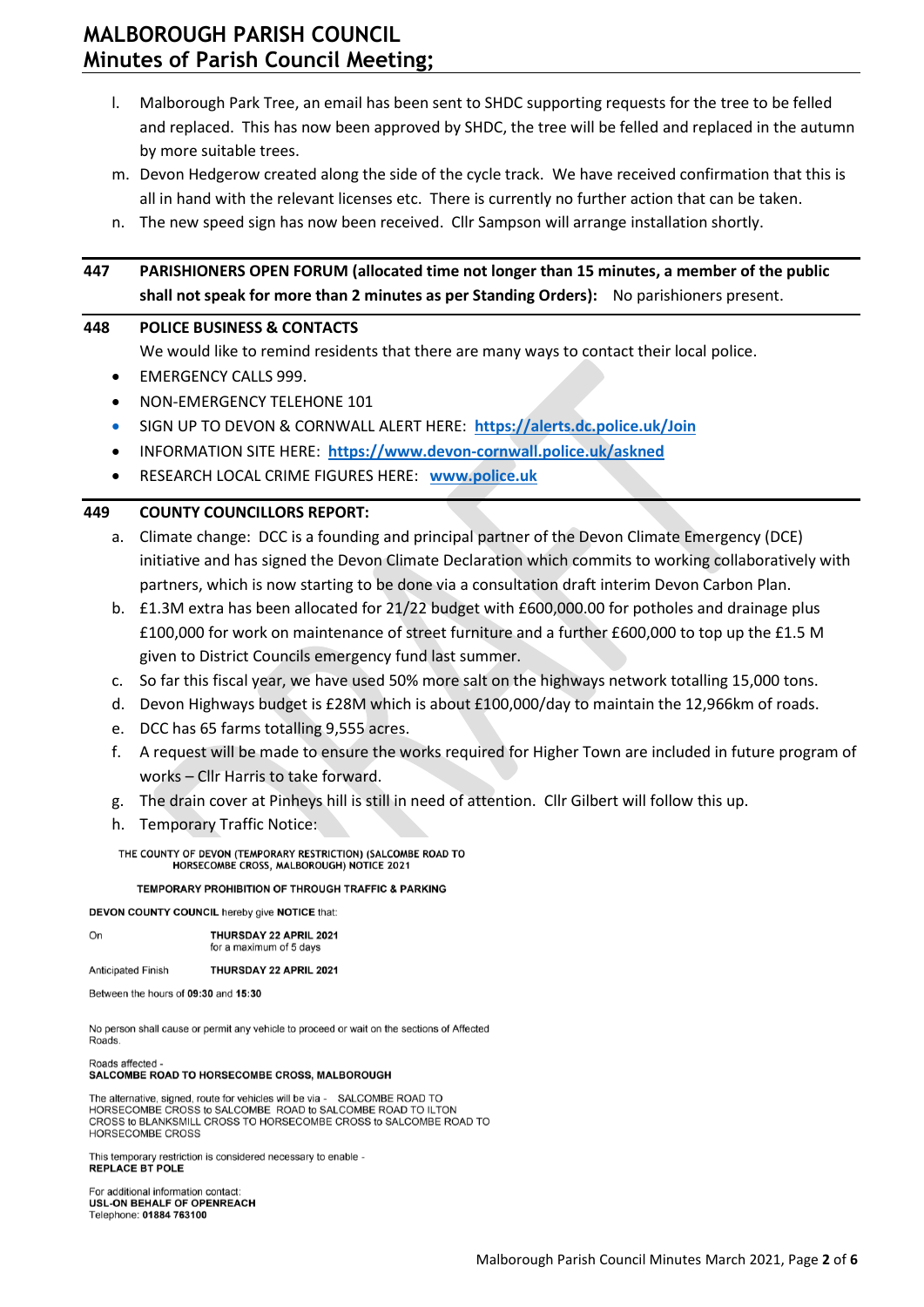## **Cllr Gilbert left the meeting.**

## **PLEASE report all highways issues ONLINE at: <https://new.devon.gov.uk/roadsandtransport/report-a-problem/>**

#### **If you do not have internet access, please contact the Clerk on 07704 941150**

#### **450 DISTRICT COUNCILLORS REPORT:**

- a. Council Tax letters are being issued with effect from 11<sup>th</sup> March.
- b. Elections will proceed in May. If you do not want to vote in person please request a postal vote via the SHDC website. In respect of elections no door-to-door canvassing or leaflet drops are allowed. SHDC are looking to hire more people to help with manning poll booths, full information is available on the website. Following the election, SHDC will be working on a skeleton staff with other staff all working on vote counts and associated work.
- c. There is a new Team Devon initiative called Explore from Your Door encouraging people to walk and not use their car.
- d. The new recycling service is now being rolled out and vehicles have started to be seen around the parishes. A letter has been issued providing full information about the new system. New boxes will be provided one week prior to the service commencing with full instructions as to what can be recycled. District Council operatives are in the process of identifying those narrow streets where it may not be possible to put out the boxes and will work with parishes to ensure suitable solutions are found. Second homeowners have been advised that this is happening and they have been advised to make arrangements for the boxes to be brought into the property.
- e. A new summer locality service commences from 1<sup>st</sup> April, six additional locality officers have been appointed through to the end September 2021, they will provide cover for the area seven days per week. Covid compliance Officers are also still working (we believe until the end of June 2021), one enforcement notice has been issued to a local restaurant (not in this parish).
- f. The census takes place on  $21^{st}$  March online.
- g. Public space orders are renewed effective 11<sup>th</sup> March. The Malborough Playing Fields have been removed as requested and control is back with the Village Hall Committee.
- h. Plymouth will be recognised as a Freeport, one of eight areas across England and the only one in the South West. South Hams and DCC were involved with the bid. They will now provide outline and detailed business cases. This is very good news for the region and will see increased trade and the creation of employment opportunities.
- i. The recent police meeting advised that 1/3 of fines being issued in Devon by the policy have been issued in the South Hams, furthermore, 40% of the second homes being reported have come from the South Hams. All breaches of visitors/second homeowners should be reported to the local police. Noted that there are checks being undertaken at beach car parks as well as stops on the roads, particularly over weekends. Holiday accommodation including second homes is not due to open up until 12th April. If businesses are not operating within the guidelines this should be reported to SHDC.
- j. Business grants continue to be distributed. A business license refund is available, full details are available on the South Hams District Council website.
- k. Register of Common Land & Village Greens, this information should be contained on the SHDC website. Cllr Pearce will follow this up.

## **It takes two minutes to report a problem, please help keep our community beautiful <https://apps.southhams.gov.uk/webreportit>**

Abandoned Vehicle, Damaged or Full Dog Bin, Damaged/Full Litter Bin, Damaged/Full Recycling Bank, Dead Animal, Dirty Beach, Fly Tipping, Litter/Dog Mess, Planning Breach, Stray Dogs, AND MORE…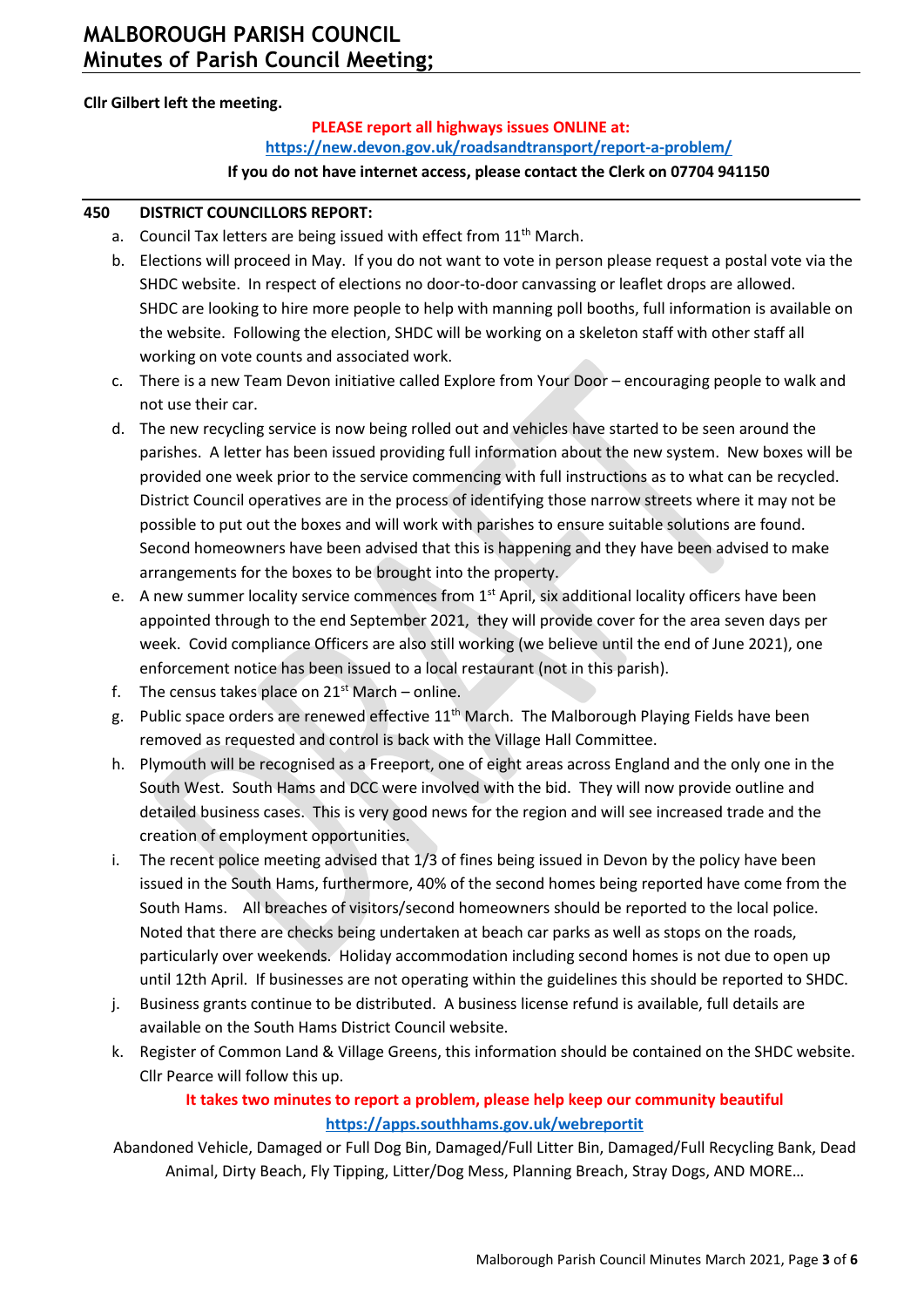## **451 PLANNING:**

- **a. Applications** received by the Parish Council and under discussion and consideration for the last period. Any recommendation by the Parish Council to the Planning Department is noted after the application details. Those without comment remain under discussion.
- 1. 0477/21/HHO, 5 Coastguard Cottages, Alterations & Extension **MPC Approval**
- 2. 0701/21/LBC & 0700/21/HHO, Portlemore Barton, continue as studio/workshop with addition of new gates. **MPC Approval subject to obscured glass in the circular window to prevent overlooking the neighbouring property.**

**NOTE: When providing a response to applications, the Malborough Neighbourhood Plan will be referenced.**

## **b. Decisions:**

- 1. 3656/20/TCA, 3 Alma Terrace, Cherry crown reduction on all sides by 0.5m **No Decision.**
- 2. Secretary of State Appeal, Barn at Higher Soar, Malborough. **Appeal Dismissed.**
- 3. 2842/20/ARC Alston Gate, Discharge of Conditions **No Decision**
- 4. 0905/20/ARC, Winters Marine, **No Decision**.
- 5. 4250/20/HHO, West Soar, Replacement windows/doors. **Conditional Approval.**
- 6. 4207/20/FUL, Land South of Shute Park, Retrospective Application, **No Decision.**
- 7. 4261/20/HHO, 5 Luckhams Lane, addition of single storey rear extension. **Conditional Approval.**
- 8. 0314/21/VAR Hi Ho, Variation of Condition Two. **No Decision.**
- 9. 0296/21/HHO, West Soar House, alterations to dwelling. **No Decision.**
- 10. 0156/21/HHO, 76 Cumber Close, extension to dwelling. **No Decision.**
- **c. Enforcement issues:** Continue to be dealt with.

Please will all parishioners provide the Clerk with full details of any violations that do not adhere to the original application for which permission was granted. ALL violations can be reported to Enforcement via [www.southhams.gov.uk/article/3043/Report-a-Planning-Breach](http://www.southhams.gov.uk/article/3043/Report-a-Planning-Breach)

## **Cllr Pearce left the meeting.**

## **452 BUSINESS TO BE DISCUSSED:**

- a) Burial Ground Review, fees & allocation. This had not been reviewed since 2017.
	- The following proposals were made:
		- To remove the option of a family grave families can still reserve adjoining full plots.
		- Grave reservations and allocation to be ordered to allow better management of the graveyard.
		- Fees to be increased by 10% with immediate effect.

## **Proposed Cllr Sampson, seconded Cllr Harris, approved unanimously**

- b) To approve the 20 is Plenty, Speed Sign winners following submissions from the school. The Councillors reviewed the entries and approved two winners from the school. The school will be advised and all the children thanked for their superb designs. The two winning designs will be made into signage for Higher Town. Highways will be contacted again with a reminder about replacing the school sign.
- c) Proposal to include South Huish in the Malborough Operation London Bridge Policy. **Proposed Cllr Harrod, seconded Cllr Goodhead approved unanimously.**
- d) Proposal to allow a cross to be displayed on the grass by The Pound over Easter to remind people of the significance of Easter.
	- **Proposed Cllr Kendall, seconded Cllr Harris unanimously approved.**
- e) Proposal to approve an annual service for the gritter.
- **Proposed Cllr Goodhead, seconded Cllr Sampson approved unanimously.**
- f) Proposal to support and provide a project plan and tender document for the extension of the Access for All Path around the edge of the Village Hall Playing Field. Prior to this meeting the Chairman had put a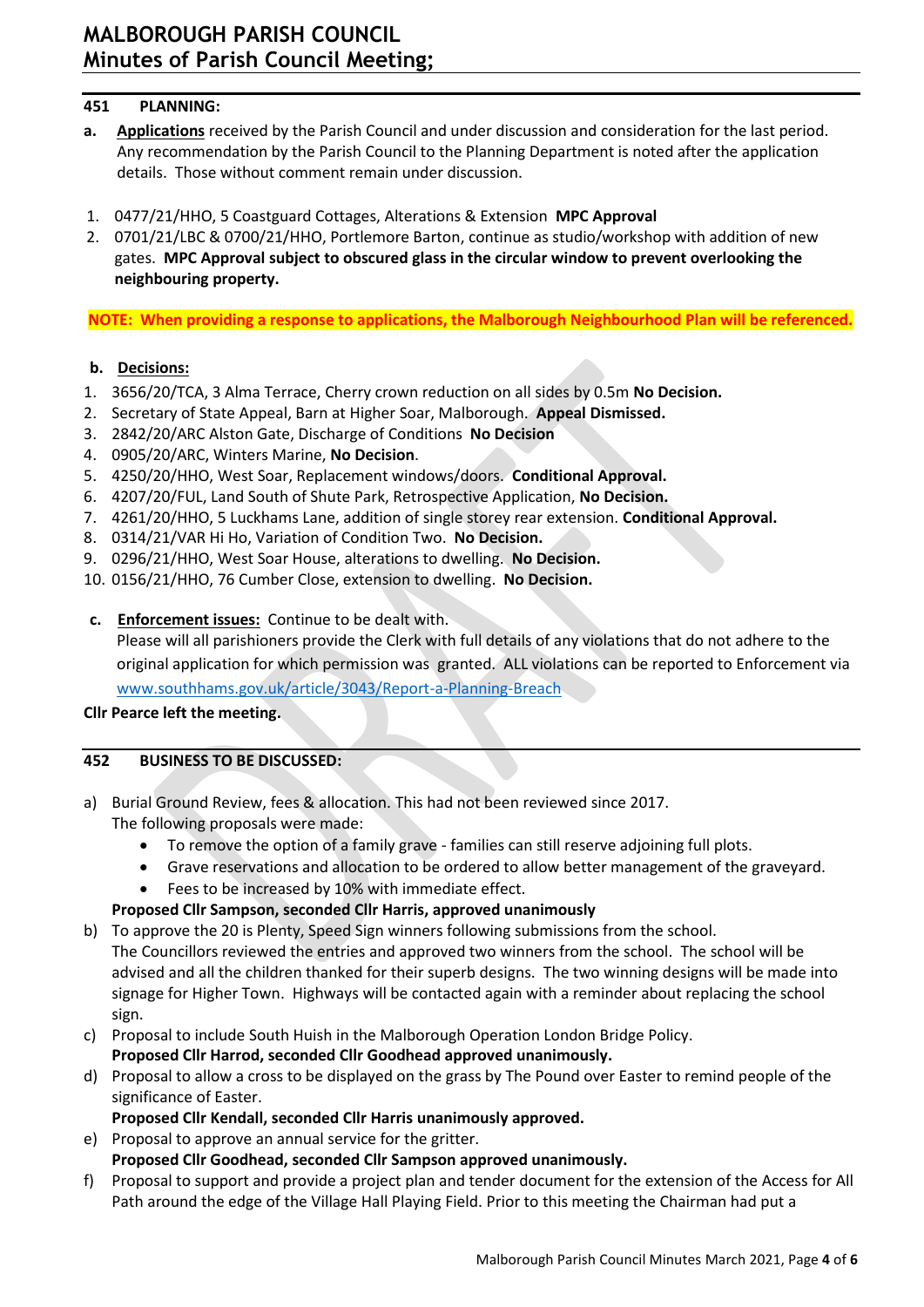proposed plan to the Village Hall committee and they gave their unanimous support to the proposal and approved permission for the Council to proceed. The Village Hall Committee have also informed their neighbours on Collaton Road of the plans.

### **Proposed Cllr Harris, seconded Cllr Kendall approved unanimously.**

g) To agree a plan of action re Cumber Close Double Yellows

Following discussion, the Councillors agreed that unless the Salcombe View Residents Association can persuade residents of Cumber Close to approve the installation of double yellows without objection the project will not proceed. Without full support for the proposals Devon County Council will not take any further action.

h) Climate Emergency: The meetings must be more regulated to ensure that the minutes can be incorporated within the MPC & SHPC monthly minutes, a meeting should ideally take place in the first week of the month. This will also ensure that any requests for additional support can be brought to the next meetings and discussions to approve proposals can be made in good time.

Councillors have requested that prior to the next trees being delivered the CE team need to have established where the trees will be placed and to have received permission from the landowners to plant trees in open spaces.

### **Proposed Cllr Sampson, seconded Cllr Kendall, approved unanimously.**

- i) Village Hall Update: Minutes are approved one month in arrears; these can be found on the village hall website.
- j) Monthly checks have been undertaken on the defibrillators and skate park. The meters were read and updated readings given for the toilet utilities. The allotment reading has also been received. Mr Allan continues to look after the play areas for us.

#### **453 FINANCE & GOVERNANCE:**

a. The accounts for 2020/21 month 12 were received, shown as year-to-date **Appendix A.** A mandate sheet and transaction record will be signed in respect of the e-payments at our next actual meeting:

**Accounts to pay** – Clerks Salary £779.07, Zoom March Payment £14.39, Viking Shredder £40.76 , Website Work £75, 2 Years Messenger Transfers £300, Shredder Oil £7.68, Illuminate Electrical Work £387.16, Ian Draper Cleaning £140, Shaw & Sons £135, Repairs to Play Area £4.52, Malborough Garden Services £72, DCC Highways £65 License Fee, SHDC Discharge of Conditions Fee £58, Grit Bin Scoops £65.61, SLCC Training Seminar £45, SLCC Subscription Renewal £74, Road Signs Direct £81, South Hams District Council Payroll £120.

The payments were proposed by Cllr Kendall and seconded by Cllr Sampson and approved unanimously.

#### b. **Governance:**

l

1. We continue to review options regards the opening of a new bank account.

## **MEETING ENDS 20.44 Hrs**

**DATES FOR THE DIARY:** 28<sup>th</sup> April, ZOOM, 19.30 hrs.

#### Signed as a true record:

#### **Print Name & Date:**

Agenda Items and Updates; where possible please could these be submitted to Mrs Katharine Harrod by the 1st Wednesday in the month to ensure time for inclusion, circulation and study. If a Council Member is unable to attend a meeting it would be appreciated if they could submit a brief précis of progress on their actions, if applicable, (to Mrs Katharine Harrod for distribution) together with their apologies.

**Distribution List:** All current Parish Councillors